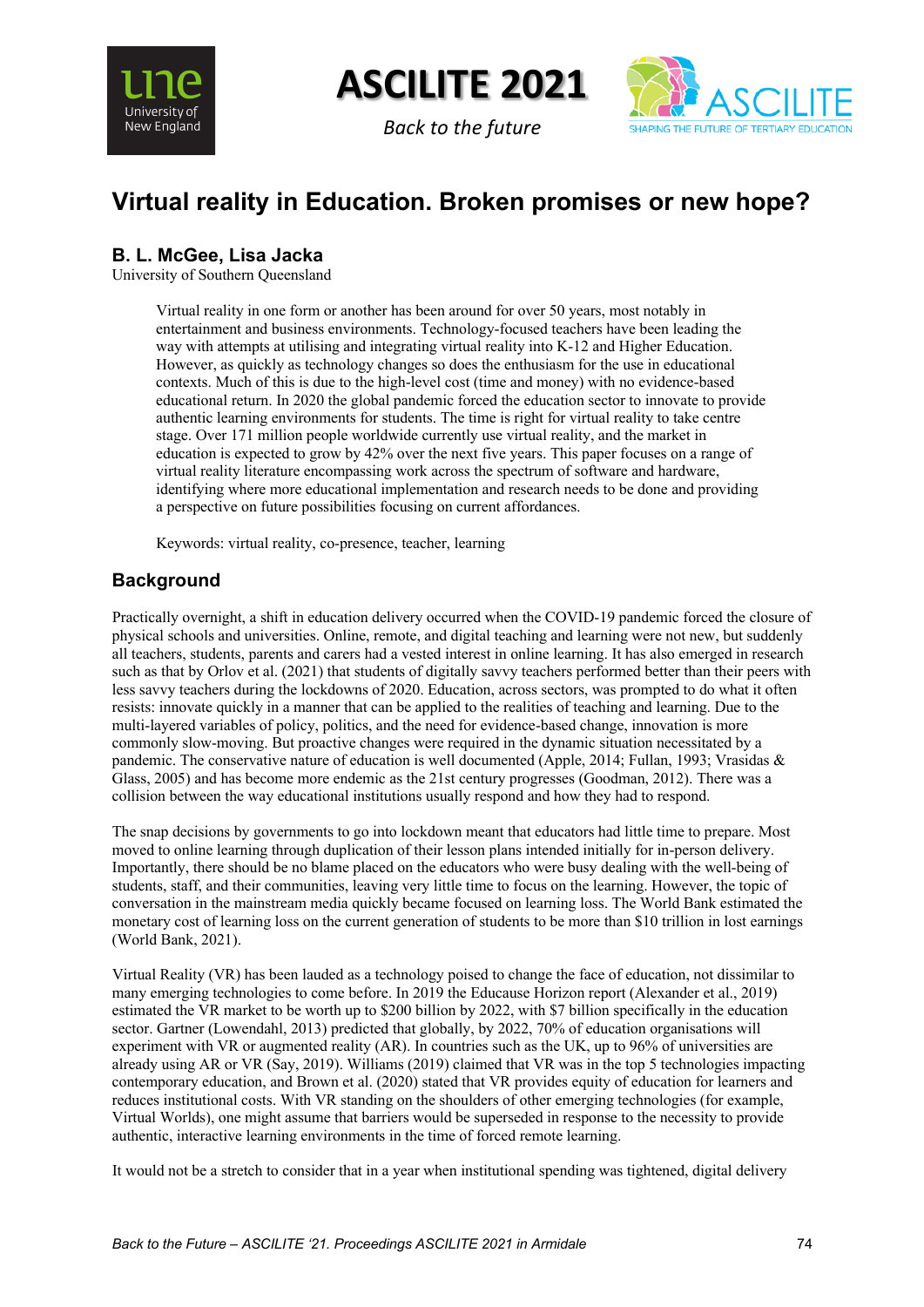dramatically increased, and remote education became the norm, VR should have served a higher purpose. Instead, it seems to have been left at the starting gate (Roose, 2020). In preparing the education sector for future disruption, have we moved beyond considering VR as a realistic potential, or is VR ready to fulfil the transformational space as predicted? Online forums and emerging literature reveal that teachers and learners are ready for VR but lack skills and knowledge to link the technology with the curriculum to ensure sustainable integration.

#### **Method**

This paper presents some of the literature that has already emerged in relation to VR. While not an exhaustive literature review, the choice of papers provides a picture of what has gone before and what we might expect in the future. The authors present the idea of co-presence as one affordance of VR that is starting to emerge in real terms, offering insights through current literature. They acknowledge the importance of more evidence based real-world research into the use of VR in educational settings to shift the focus towards embedding VR as part of the teaching-learning landscape.

## **The Changing Nature of Virtual Reality**

The history of VR is surprisingly long. As far back as the 1800s and the invention of photography and film, people began to play with the notion of simulating realities, but it was not until the 1960s that the first computer-aided virtual experience was realised (Mazuryk & Gervautz, 1999). This first machine was the Sensorama, a 3D wide-angle film accompanied by movement, wind, and smells to provide a multi-sensory experience for the user. It was not long before the impacts of computer-generated virtual experience interventions on learning outcomes became the subject of educational studies, with research from the 1970s showing an increased interest (Hamilton et al., 2021).

The technology has evolved significantly, due to the reduced cost of producing high-powered computing hardware. Current head-mounted VR comes in three types: tethered, such as the HTC Vive, where the headset is connected to a computer via cable; standalone, including headsets like the Oculus Quest 2 by Facebook, where the headset itself does the computing and relies on no cables or connections; and mobile, where the headset houses a separate mobile device, such as a smartphone. Processing power, graphic fidelity, and ability to track spatially, is usually superior in tethered headsets and standalone devices often offer the best performance for money (Greenwald, 2021).

The VR market surged forward in 2013 when Oculus released the Rift, one of the first affordable, high fidelity personal headsets backed by a large company with the resources to support app development and market the headset. Once the Rift hit the market, other companies, including Samsung, Sony, and HTC, began producing their versions. Sony launched their PlayStation VR (PSVR) in 2016, which has become the highest-selling tethered VR headset (Horwitz, 2019). In 2016 Oculus launched the first Oculus Quest to developers and later to consumers in 2019 (and in 2020, the Quest 2). The Quest was the first popular low-cost, high-fidelity headset which reinvigorated the market, with competitors following suit launching wireless or untethered standalone devices soon after. A 2021 literature review (Hamilton et al., 2021) of educational studies using head-mounted display VR found that more than 40% of studies used an Oculus HMD, while the next most-used headset was the HTC Vive at below 25%.

The processing power and graphical fidelity play a role in the user's positive experience in VR, as does the method in which the user engages with the virtual environment. Hamilton et al. (2021) suggests that "the increased levels of immersive content that stimulate multi-sensory engagement can ultimately lead to more effective learning outcomes" (p. 24). The Oculus Quest, particularly the Quest 2, was the first standalone headsets. The Quest 2 provides a 4k-resolution screen, a high ability to track real-world objects, and the processing power to display high-graphic, immersive applications untethered from a computer. While VR has been set to revolutionise education for some time, it may be due to the late emergence of standalone devices that contribute to their low uptake in tertiary education as a remote-learning device. Before standalone devices became low-cost and popular, the reliance on users to have a high-end PC to connect a tethered headset to or the low-immersive and low-graphical fidelity mobile VR versions produced less-than-optimal experiences.

### **Virtual Reality and Education**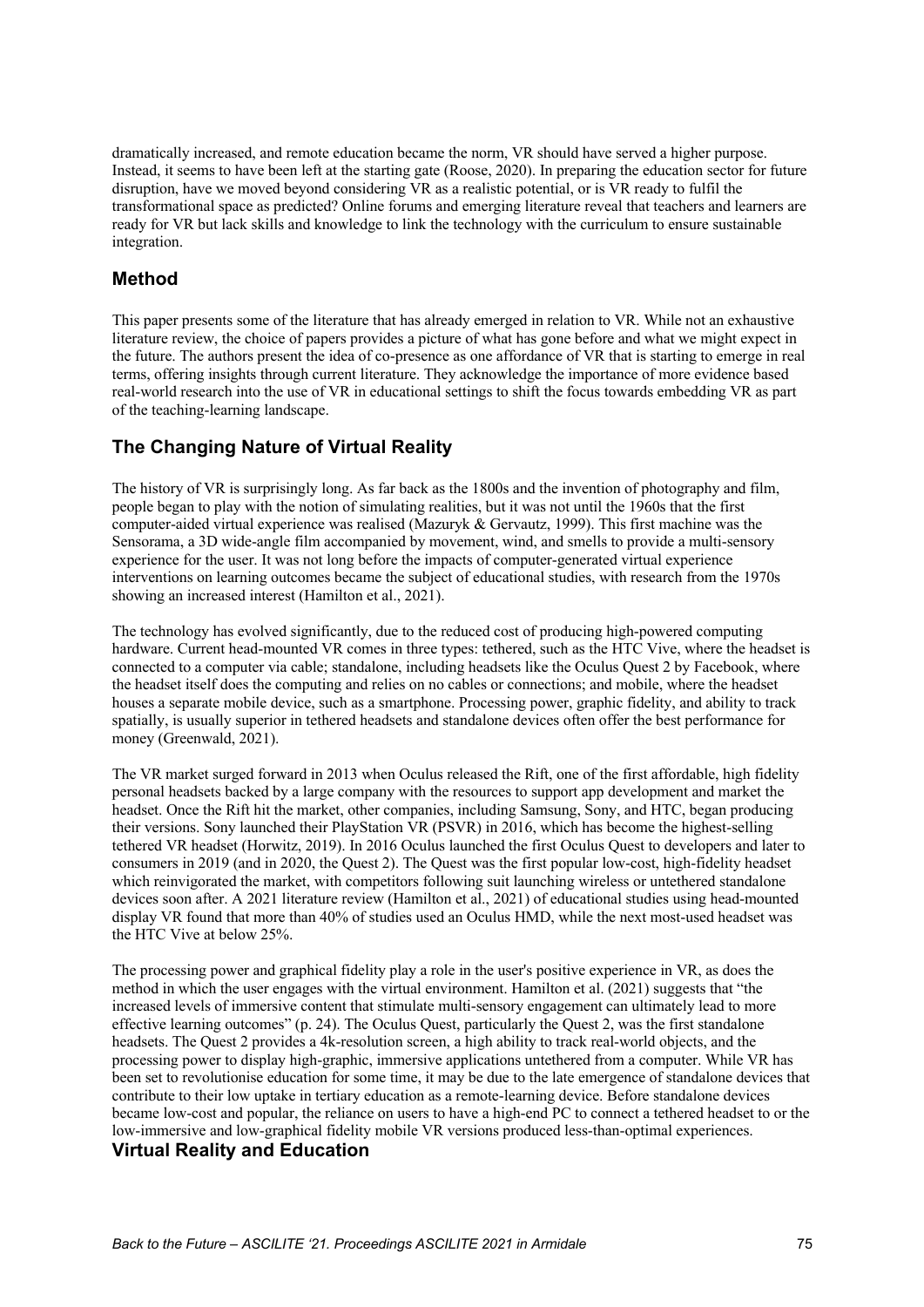Affordable VR headsets, that offer highly immersive experiences, have only entered the consumer market in the last few years. Therefore, educators have not had an extensive opportunity to study or embed VR in teaching and learning. Furthermore, the fast-changing nature of the technology potentially creates a barrier when educators need to learn the 'logic' of each headset and application (Fransson et al., 2020). When a computer is improved by a manufacturer, the performance increases, the visual layout may change, but how a user engages with the device remains relatively static: a keyboard, a mouse, a touch screen. In contrast, as VR improvements are made, the very nature of the interaction may also change. The first Oculus Quest required two hand controllers to engage with the virtual world. By the next iteration, the Quest 2 was able to track a user's fingers individually, and no controllers are necessary (though the device does ship with controllers for some applications). New headsets are currently being developed to track eye movements and other ways to engage with these environments. Unlike with a computer where an educator may plan for a long-term program to be delivered in a specific way year on year, VR may require a different, dynamic approach that allows the delivered programs to be engaged in multiple ways, depending on the technology available at the time. As Scavarelli et al. (2021) write:

the future of VR/AR in education will involve the use of a platform, not unlike current LMS/CMS systems… built with more significant consideration of accessibility and the interplay between the virtual and physical, social, and individual, in mind. Note that a VR/AR platform need not be mutually exclusive from current LMSs and could extend their existing functionality (p. 272).

VR use requires specific competencies, and a significant amount of time may need to be invested to master the application for the classroom. The time and competency requirement presents as an issue that has influenced integration of immersive environments in education (Carr et al., 2008). Without mastery of the device, errors may occur, leading to reduced 'learning time' and sub-optimal experiences for students and teachers. Research has shown that most errors occurring in VR use are related to the user's ability to use the headset rather than the headset or software itself (Gregory et al., 2015).

While the educational research into the current use of VR is still in an emergent phase, it is prudent to draw on research from similar technologies such as virtual worlds. Suh and Prophet (2018) identified two main categories of research: 1) an understanding of what impact a unique system or function of VR, such as haptic feedback or graphical quality, has on user experience; 2) how VR affects user performance, such as seen in teaching or learning outcomes. Several affordances of VR, including interactivity, immersion, and presence, provide positive outcomes for learners (Radianti et al., 2020). Research helps to objectively measure how a specific variable, such as interactivity, impacts learning outcomes. What research has shown is that while there is no consistently accepted scale to measure a user's experiences of immersion, interactivity, or presence, (Suh & Prophet, 2018), when a learner is more engaged through interactivity, and has a higher sense of presence, they score higher on cognitive, psychomotor, and affective skill tests (Jensen & Konradsen, 2018).

Webster (2016, p. 1321) concurs that research was focused on "factors that affect the interaction experience, such as immersion, presence, engagement, motivation, and usability; or human factors issues, such as cognitive workload, motion sickness, and aftereffects", but very little research looked directly at declarative knowledge acquisition and the relationship specifically between traditional instruction and VR-instruction. More recently, Radianti et al. (2020) found that the largest groups of studies in higher education were in engineering, computer science, and astronomy, with a much smaller number in non-science fields, such as language and architecture. They suggest that very few studies have focused on learning outcomes or educator and/or learner perceptions of effectiveness.

Jensen and Konradsen (2018) completed a review looking at VR educational use from 2013 to 2018. They revealed a slow shift from desktop VR to head-mounted display VR was occurring as the technology began to be applied more broadly to the education sector. Interestingly, they found that as immersive VR use increased, interactions between VR use and applied educational theories and practices also increased. As an example, Makransky and Lilleholt (2018) applied motivational theory to eLearning to investigate the impact on academic outcomes of the emotional response by learners, and Plass and Kaplan (2016) developed a cognitive affective model of learning with multimedia, including VR. Jensen and Konradsen (2018) conclude that there was limited evidence of improved cognitive, psychomotor, or affective acquisition while using head-mounted displays, but also noted that the quality of the studies was such that firm conclusions could not be drawn.

Research by Lei and Zhao (2007) also relied on the idea of embedding learning theories reflecting that how we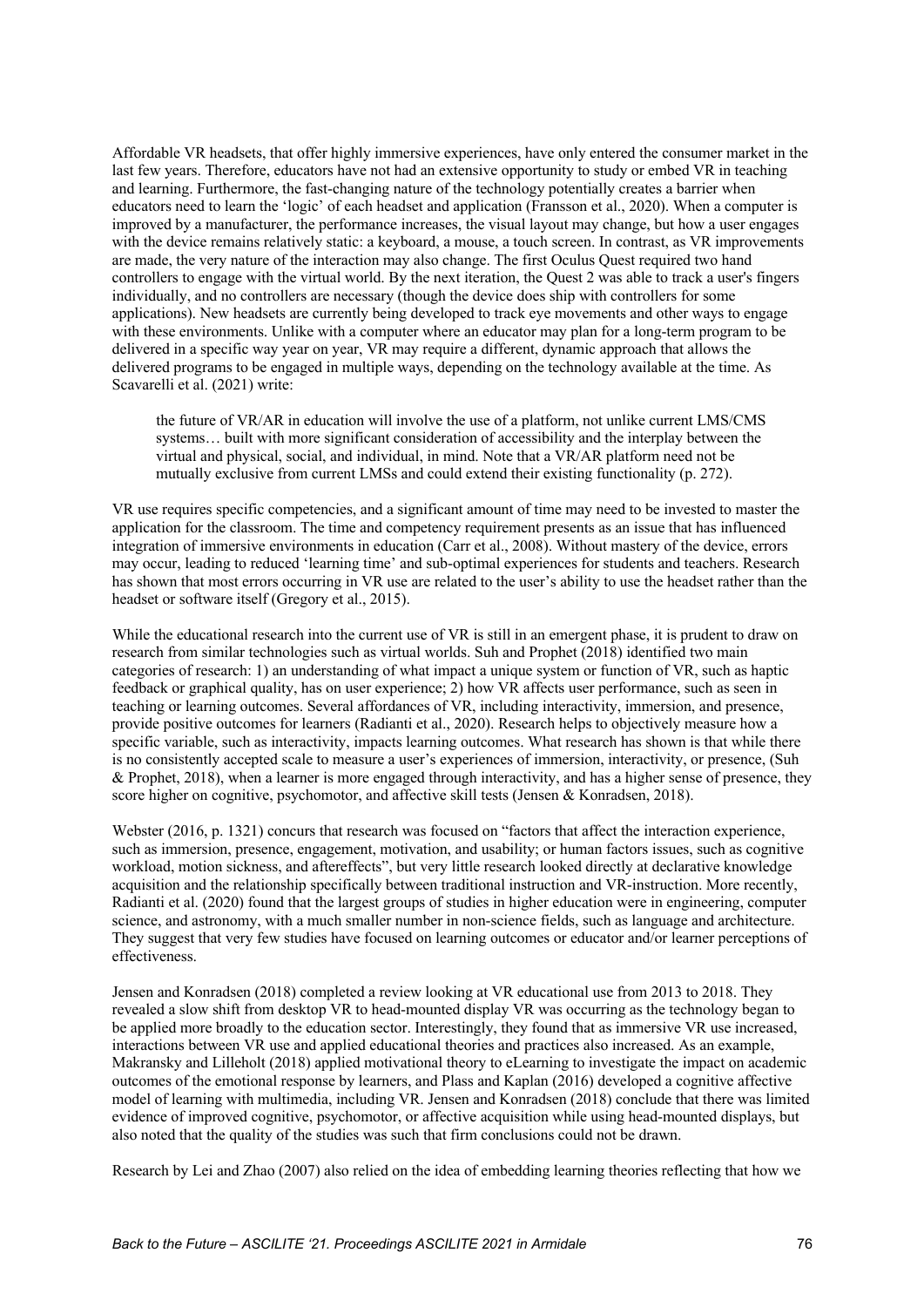use technology was more important than how much we use it and outlined that technology must be selected for its meaningful application to the content. An extension of this is that the technology's benefits must outweigh its drawbacks (Lei & Zhao, 2007). Aguayo et al. (2020) state that educational technologies such as MR/VR have the transformative ability to change attitudes and behaviours in individuals and the community (Aguayo et al., 2020, p. 1). They believe that mobile devices, such as HMD-VR systems, enable learning from anywhere and provide the opportunity for content to be shaped to fit individual learners. When the learning takes full advantage of the affordances of the technology, the learning can be transformative (p. 4). Specifically, Aguayo et al. (2020) discuss the advantages of using immersive technology to shift from a pedagogical to a heutagogical approach, outlining that MR gives learners specific tools which enable self-directed learning. The shift to a different style of learning was harder for educators and parents but worked well to engage the children in their experiment.

A recent literature review in the field of immersive reality by Hamilton et al. (2021) revealed that "For I-VR (immersive VR) to gain wide-spread acceptance as a reliable pedagogical method, it must be shown to confer a tangible benefit in terms of learning outcomes over less immersive or traditional teaching methods" (p. 16). Their review included 24 studies that focused on the cognitive domain with a majority reporting an improvement when using VR (pp. 16-17); 3 of the 4 studies focused on procedural skills and showed an advantage in using VR (p. 20); and one study focused on affective skills and showed that VR was useful but no significant difference between desktop VR or head mounted VR was evident (p. 21). Hamilton et al. (2021) conclude that the number of studies is low, and the quality of the studies is still not sufficient to make conclusive remarks regarding HMD-VR impacts on learning outcomes. They did note that around half of the literature showed that HMD-VR was beneficial to learning outcomes, with the majority of the remainder showing no difference. Only a small percentage found an HMD-VR intervention detrimental to learning (p. 26-27).

Many of the studies cited in Hamilton et al. (2021) took a specific task and sought to understand whether completing the task in VR had objectively higher or lower learning outcomes. Very few of the studies aimed to create social, engaging classrooms in a virtual space.

# **The Future of Virtual Reality – Co-presence**

In 2006 social analytical company founder Jan Řežáb estimated that there would need to be approximately 50 million VR users in a single ecosystem (e.g., Oculus, PSVR, SteamVR) for it to be sustainable, and Facebook CEO Mark Zuckerberg believes 10 million is a sustainable number (Chaykowski, 2016). While Facebook does not reveal the number of headsets or users, business analysts have estimated approximately 5 million Quest 2 headsets are currently being used by end-users. Adding to the Quest 1 and Rift users, the Oculus ecosystem may be inching closer to the user milestone. The highest-selling VR platform to date has been the PSVR, which in its 5-year lifespan has only sold 5 million units, meaning the Quest 2 may have now overtaken it (Mailk, 2021). As more applications are developed for these headsets, more social experiences are entering the market and challenging a once-held notion that VR is a solo experience.

This idea of VR being an individual experience was raised as a concern for the technology in the 2019 Educause Horizon Report (Alexander et al., 2019). VR was listed as a top 5 technology impacting education (Williams, 2019), but the Educause Horizon Report was critical of the educational potential of mixed reality (MR) stating:

Reflection and self-assessment are also critical aspects of experiential learning but are not necessarily enabled by MR technology. In general, learning goals that can be effectively met using MR are those that benefit from repetition (such as developing clinical skills) or even from simple exposure (such as fear extinction). (p. 25)

Alexander et al. (2019) suggested that a way around the issues of low social interaction and limited reflection was to use experiential learning as the starting point for embedding VR in the classroom. Such embedding would allow learners to experience locations or events they would have otherwise been unable to attend—a clear and practical use of an investment in the technology. However, they would still be in the immersive space alone.

Since the 2019 Horizon Report, the shared experiences afforded by VR has progressed in response to increased consumer demand for social environments. Driven in part by the Oculus, as the leading standalone headset on the market, that is owned by a social media company (Facebook). Ultimately, humans are social by nature and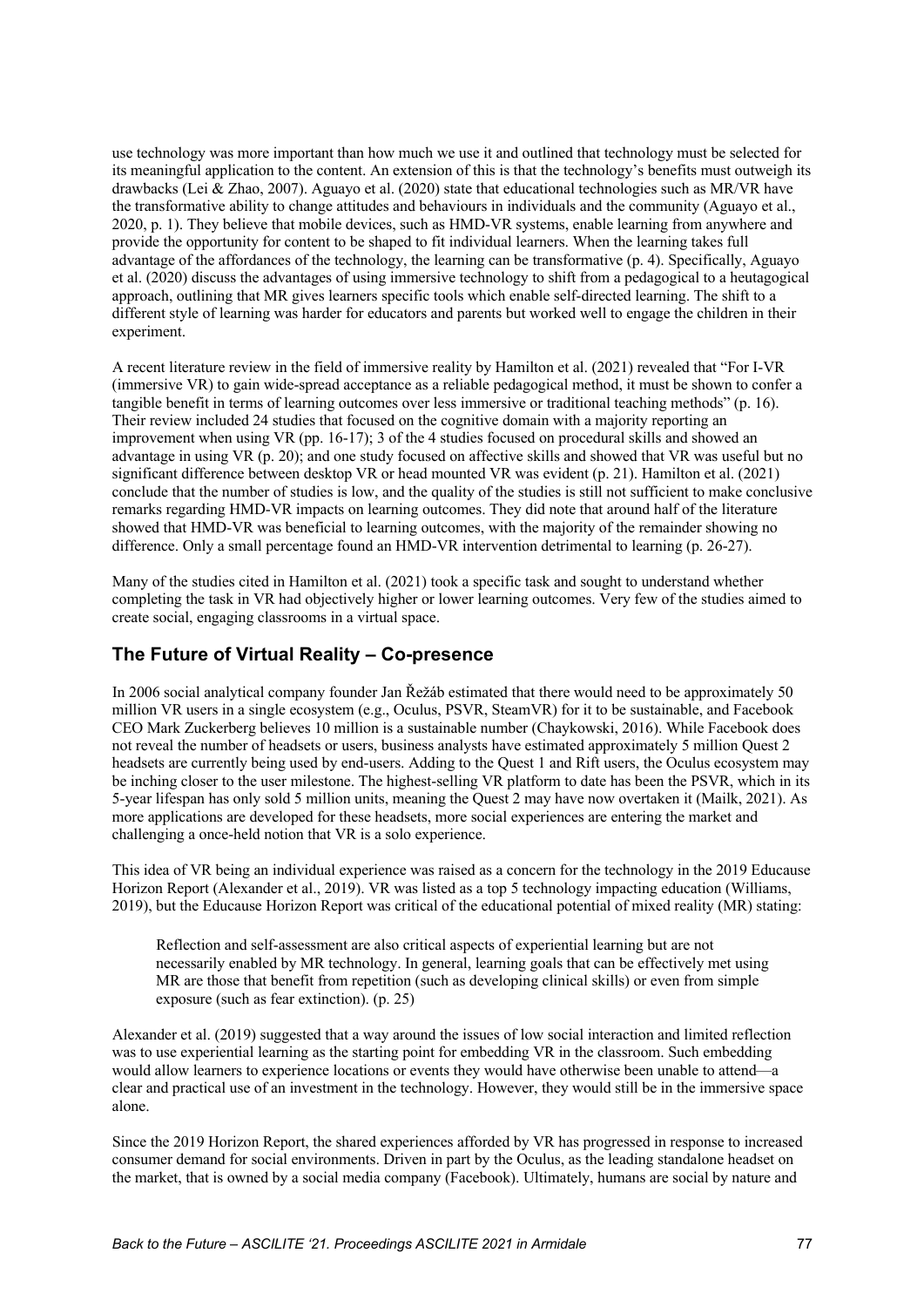the ability to share these experiences has been an identified gap in the market. Overwhelmingly we experience education in social environments such as school classrooms that also leads to the desire to continue to be able to participate in socially connected learning experiences. Regardless of the cause, huge efforts have been made in very recent years to overcome the singular nature of a HMD-VR experience. Many applications in VR now have either remote or social abilities or co-presence built in.

Co-presence is the ability to see and interact with peers in the virtual environment so that it feels like they are present while they are not located in the same room. Bulu (2012) defines co-presence as having two dimensions: the ability to perceive other users in the virtual space and the sense that others are perceiving you simultaneously. It is important to not confuse this with co-location, which has also been a focus, where people in the same room can also see each other in-place in VR; or with social presence, which is the ability to interact with another, which can occur via pure audio, or visual, and does not rely on co-presence (Bulu, 2012). Copresence allows natural social interaction, where users can move around, see, hear, and in some cases feel each other. Headsets such as the Quest have advanced haptic feedback engines in their controllers, which can mimic certain physical sensations, adding to the presence and immersiveness of the environments. Co-presence software also generally includes affordances such as spatial audio, meaning audio is not only three dimensional but louder or softer depending on the direction you face and your proximity to the sound source, mimicking reality. This co-presence means that, for example, a class could meet virtually and interact naturally as if they were in a real classroom. Users can interact with objects together and socially, writing on the same board, seeing each other's work, even picking up and engaging with digital objects together. They can do this remotely, from all over the world, and interact as if they were physically sitting in the same classroom, talking, listening, and interacting naturally. Unlike telepresence, such as Zoom, where there is low-immersiveness, no spatial audio, no ability to interact with objects together, and no control over a shared environment or experience, co-presence while using a HMD-VR allows a high-fidelity remote learning experience that is little explored in the literature.

A 7-week 2020 study (Yoshimura & Borst, 2021) conducted during COVID-19 lockdown looked at a university course delivered via low immersiveness (Desktop) and high immersiveness (VR headset) simultaneously. Students who used the VR headsets reported a higher degree of co-presence (Yoshimura & Borst, 2021). The study revealed that some students preferred the desktop and others the VR. The method replicated a real-world lecture with the lecturer doing the majority of the talking and the students passively watching and listening to the lecture. The class had little need for true co-presence, and, as the study's authors note, the students using the VR headsets had a variety of headset devices with different technical capabilities. This is a prime example of education designed for real-world delivery being transposed into the digital space when instead it could be transformed to make better use of the affordances of the digital tools available. As Scavarelli et al. (2021) write, "the greatest challenge will lie in determining how best to utilise this technology to better enhance students' learning in a manner that is not merely recreating, or replacing, the physical classroom but also enables activities, and access to facilities, that are not possible in physical settings" (p. 273).

# **Conclusion**

Virtual reality has progressed significantly over the last decade. Appearing on the Gartner Hype Cycle in 1995 and remaining in the *trough of disillusionment* for nearly 23 years, just as it transitioned to the *slope of enlightenment* in 2018 it was removed from the Hype Cycle altogether (Bresciani & Eppler, 2021). It remained as a piece of technology touted to change the face of education (Williams, 2019) but, for the most part, has failed to live up to its expectations. Studies have investigated emerging technologies and asked why they have not lived up to expectations. Time after time, the same barriers to integration and sustainable use emerge that include cost, ease of use, usability, and support from the system within which the user works (or learns). Literature that does bring VR into focus often looks at specific tasks or applications and asks whether there are excellent learning outcomes instead of looking at VR as a whole system that enables transformational shifts in pedagogy and lesson delivery. In the past 18 months the world has seen unprecedented change in the expectations of what learning and teaching looks and feels like. Here is the opportunity to rethink the barriers and make swift progress in integrating meaningful, authentic, immersive learning environments. A concerted effort by the manufacturers of VR and the end-users in education (teachers and learners) needs to be reconciled to facilitate the latest emerging technology.

# **References**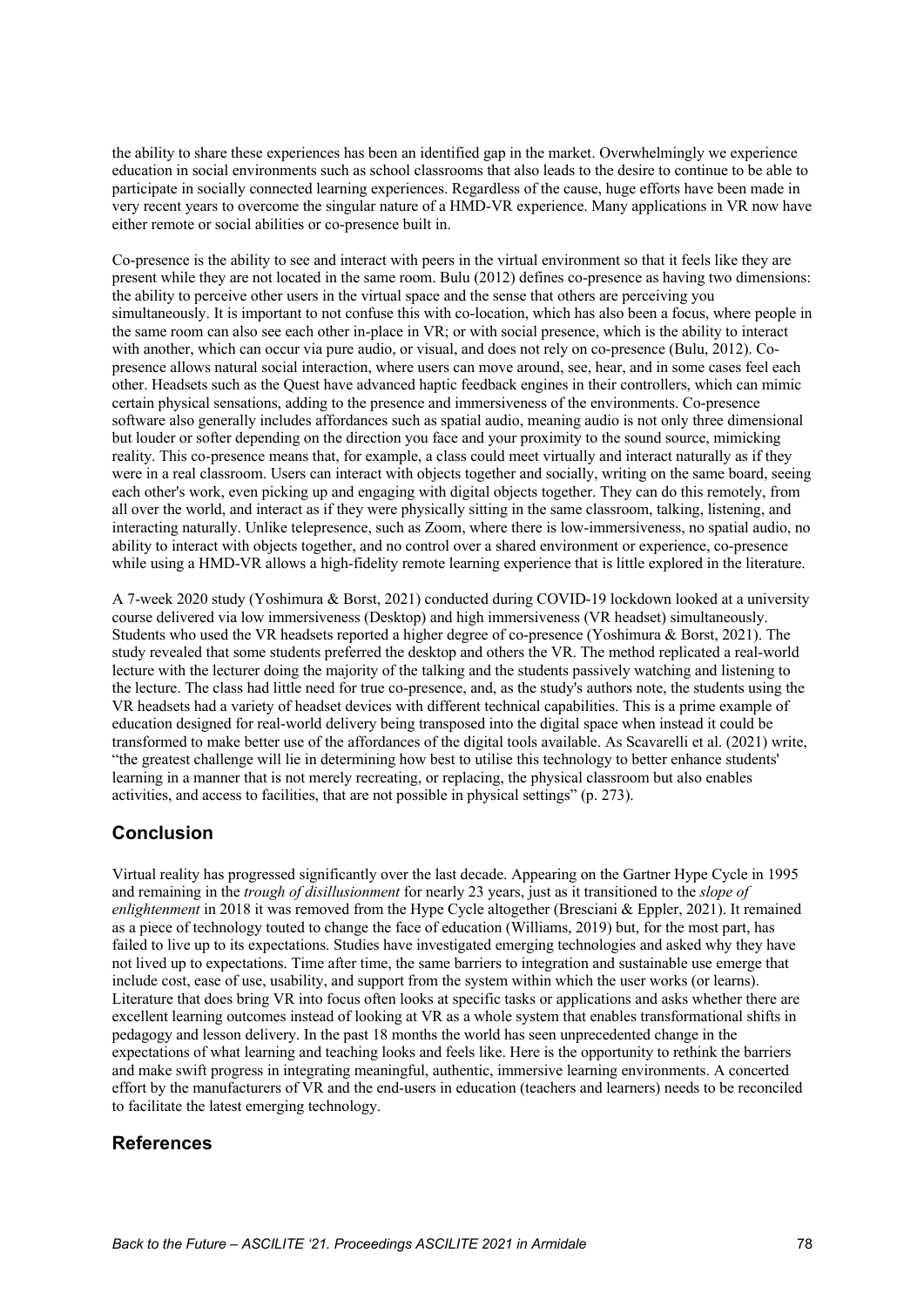- Aguayo, C., Eames, C., & Cochrane, T. (2020). A framework for mixed reality free-choice, self-determined learning. *Research in Learning Technology*, *28*, 1–19. https://doi.org/10.25304/rlt.v28.2347
- Alexander, B., Ashford-Rowe, K., Barajas-Murphy, N., Dobbin, G., Knott, J., McCormack, M., Pomerantz, J., Seilhamer, R., & Weber, N. (2019). *Educause Horizon Report: 2019 Higher Education Edition.* EDUCAUSE.
- Apple, M. W. (2014). *Official Knowledge: Democratic Education in a Conservative Age* (3rd ed.). Routledge.
- Bresciani, S., & Eppler, M. (2021). *Gartner's magic quadrant and hype cycle.* MuleSoft LLC
- Brown, M., McCormack, M., Reeves, J., Brooks, D. C., Grajek, S., Alexander, B., Bali, M., Bulger, S., Dark, S., Engelbert, N., Gannon, K., Gauthier, A., Gibson, D., Gibson, R., Lundin, B., Veletsianos, G., & Weber, N. (2020). *Educause Horizon Report: Teaching and Learning Edition*. https://library.educause.edu/- /media/files/library/2020/3/2020\_horizon\_report\_pdf
- Bulu, S. T. (2012). Place presence, social presence, co-presence, and satisfaction in virtual worlds. *Computers & Education*, *58*(1), 154–161. https://doi.org/10.1016/j.compedu.2011.08.024
- Carr, D., Oliver, M., & Burn, A. (2008). Learning, teaching and ambiguity in virtual worlds. *Human-Computer Interaction Series*, 17–30. The Open University.

https://www.academia.edu/2104229/Learning teaching and ambiguity in virtual worlds

- Chaykowski, K. (2016). Mark Zuckerberg has a plan to bring Facebook users into virtual reality. *Forbes*. https://www.forbes.com/sites/kathleenchaykowski/2016/02/24/mark-zuckerberg-has-a-plan-to-make-virtualreality-social/?sh=9d8c01031f11
- Fransson, G., Holmberg, J., & Westelius, C. (2020). The challenges of using head mounted virtual reality in K-12 schools from a teacher perspective. *Education & Information Technologies*, *25*(4), 3383–3404. https://doi.org/10.1007/s10639-020-10119-1
- Fullan, M. (1993). *Change forces: Probing the depths of educational reform*. The Falmer Press.
- Goodman, J. (2012). *Reforming schools: Working within a progressive tradition during conservative times*. SUNY Press.
- Greenwald, W. (2021). The Best VR Headsets for 2021. *PC Mag*. https://au.pcmag.com/virtual-reality-1/42713/the-best-vr-headsets
- Gregory, S., Jacka, L., Hillier, M., & Grant, S. (2015). Using virtual worlds in rural and regional educational institutions. *Australian and International Journal of Rural Education*, *25*, 73–90.
- Hamilton, D., McKechnie, J., Edgerton, E., & Wilson, C. (2021). Immersive virtual reality as a pedagogical tool in education: A systematic literature review of quantitative learning outcomes and experimental design. *Journal of Computers in Education.* 1-32. http://link.springer.com/10.1007/s40692-020-00169-2
- Horwitz, J. (2019). Superdata: VR grew 30% in 2018 thanks to PSVR, Oculus Quest will be 2019's hit. *VentureBeat.* https://venturebeat.com/2019/01/24/superdata-vr-grew-30-in-2018-thanks-to-psvr-oculusquest-will-be-2019s-hit/
- Jensen, L., & Konradsen, F. (2018). A review of the use of virtual reality head-mounted displays in education and training. *Education and Information Technologies*, *23*(4), 1515–1529. https://doi.org/10.1007/s10639- 017-9676-0
- Lei, J., & Zhao, Y. (2007). Technology uses and student achievement: A longitudinal study. *Computers & Education*, *49*(2), 284–296. https://doi.org/10.1016/j.compedu.2005.06.013
- Lowendahl, J. M. (2013). *Hype cycle for education*. Gartner. http://www.frankiejackson.net/uploads/2/1/1/6/21168820/hype\_cycle\_for\_education\_201\_251104.pdf
- Mailk, D. (2021). So far, Facebook has already sold 5 million quest 2 units. *Digital Information World*. https://www.digitalinformationworld.com/2021/05/in-q1-of-2021-facebook-has-already-sold.html
- Makransky, G., & Lilleholt, L. (2018). A structural equation modelling investigation of the emotional value of immersive virtual reality in education. *Educational Technology Research and Development*, *66*(5), 1141– 1164. https://doi.org/10.1007/s11423-018-9581-2
- Mazuryk, T., & Gervautz, M. (1999). Virtual reality—History, applications, technology, and future. *ResearchGate*. https://www.researchgate.net/publication/2617390\_Virtual\_Reality\_- History Applications Technology and Future
- Orlov, G., McKee, D., Berry, J., Boyle, A., DiCiccio, T., Ransom, T., Rees-Jones, A., & Stoye, J. (2021). Learning during the COVID-19 pandemic: It is not who you teach, but how you teach. *Economics Letters*, *202*. https://doi.org/10.1016/j.econlet.2021.109812
- Plass, J. L., & Kaplan, U. (2016). Emotional design in digital media for learning. In S. Y. Tettegah & M. Gartmeier, *Emotions, Technology, Design, and Learning* (pp. 131–161). Elsevier. https://doi.org/10.1016/B978-0-12-801856-9.00007-4